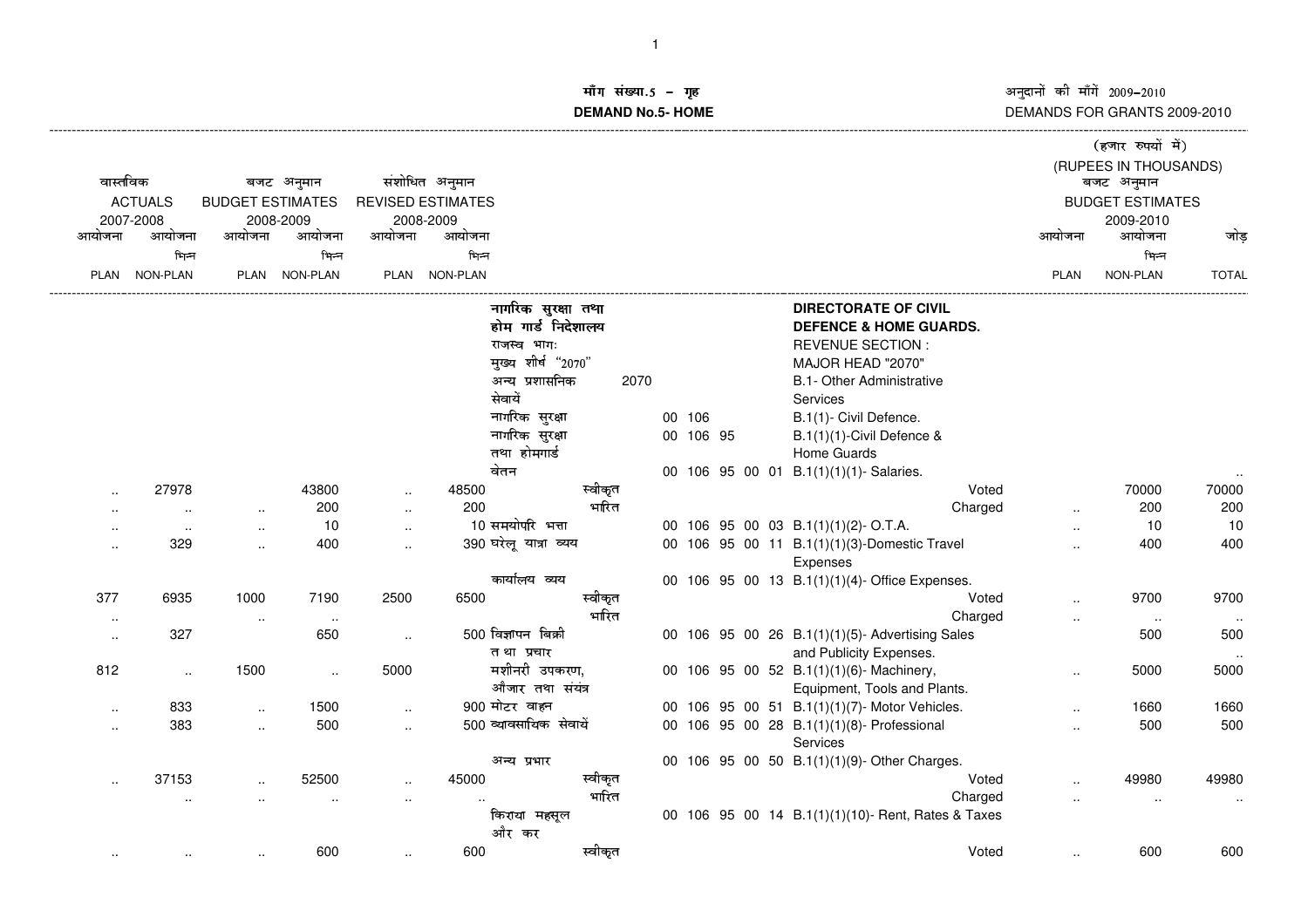नुदानों की माँगें 2009–2010<br>EMANDS FOR GRANTS DEMANDS FOR GRANTS 2009-2010

## ॉंग संख्या.5 −<br>MAND Ne.5 H **DEMAND No.5- HOME**गृह अ<br>OME DI<br>Di --------------------------------------------------------------------------------------------------------------------------------------------------------------------------------------------------------------------------------------------------------------------------------------

|           |                             |                      |                                      |                      |                                            |                                                                                 |                                                                                                         |         |             | (हजार रुपयों में)                     |              |
|-----------|-----------------------------|----------------------|--------------------------------------|----------------------|--------------------------------------------|---------------------------------------------------------------------------------|---------------------------------------------------------------------------------------------------------|---------|-------------|---------------------------------------|--------------|
|           |                             |                      |                                      |                      |                                            |                                                                                 |                                                                                                         |         |             | (RUPEES IN THOUSANDS)                 |              |
|           | वास्तविक                    |                      | बजट अनुमान                           |                      | संशोधित अनुमान<br><b>REVISED ESTIMATES</b> |                                                                                 |                                                                                                         |         |             | बजट अनुमान<br><b>BUDGET ESTIMATES</b> |              |
|           | <b>ACTUALS</b><br>2007-2008 |                      | <b>BUDGET ESTIMATES</b><br>2008-2009 |                      | 2008-2009                                  |                                                                                 |                                                                                                         |         |             | 2009-2010                             |              |
| आयोजना    | आयोजना                      | आयोजना               | आयोजना                               | आयोजना               | आयोजना                                     |                                                                                 |                                                                                                         |         | आयोजना      | आयोजना                                | जोड          |
|           | भिन्न                       |                      | भिन्न                                |                      | भिन्न                                      |                                                                                 |                                                                                                         |         |             | भिन्न                                 |              |
| PLAN      | <b>NON-PLAN</b>             |                      | PLAN NON-PLAN                        |                      | PLAN NON-PLAN                              |                                                                                 |                                                                                                         |         | <b>PLAN</b> | <b>NON-PLAN</b>                       | <b>TOTAL</b> |
|           |                             |                      |                                      |                      |                                            | भारित                                                                           |                                                                                                         | Charged |             |                                       |              |
|           | $\sim$ $\sim$               |                      |                                      | $\sim$               |                                            | चिकित्सा उपचार                                                                  | 00 106 95 00 06 B.1(1)(1)(11)- Medical<br>Treatment                                                     |         | $\cdot$ .   |                                       |              |
|           | 1084                        | $\ddotsc$            | 1200                                 |                      | 1650                                       | स्वीकृत                                                                         |                                                                                                         | Voted   |             | 1200                                  | 1200         |
|           | 40                          |                      | 100                                  |                      |                                            | भारित                                                                           |                                                                                                         | Charged |             |                                       |              |
| 1189      | 75062                       | 2500                 | 108650                               | 7500                 |                                            | 104750 जोड़-नागरिक सुरक्षा<br>तथा होम गार्ड                                     | Total-Civil Defence &<br>Home Guards                                                                    |         | $\ddotsc$   | 139750                                | 139750       |
| 1189      | 75022                       | 2500                 | 108350                               | 7500                 | 104550                                     | स्वीकृत                                                                         |                                                                                                         | Voted   |             | 139550                                | 139550       |
| $\ddotsc$ | 40                          | $\cdot$ .            | 300                                  | $\cdot$ .            | 200                                        | भारित                                                                           |                                                                                                         | Charged |             | 200                                   | 200          |
|           |                             |                      | 150                                  | $\ddot{\phantom{a}}$ |                                            | 150 होमगार्ड के कल्याण<br>तथा बेनेवोलेन्ट फन्ड<br>को केन्द्रिय आर्थिक<br>सहायता | 00 106 94 00 42 B.1(1)(2)- Central Financial<br>assistance to Home Guards<br>Welfare & Benevolent Fund. |         |             | 150                                   | 150          |
| 1189      | 75062                       | 2500                 | 108800                               | 7500                 |                                            | 104900 जोड़-मुख्य शीर्ष "2070"                                                  | TOTAL - MAJOR HEAD"2070"                                                                                |         |             | 139900                                | 139900       |
| 1189      | 75022                       | 2500                 | 108500                               | 7500                 | 104700                                     | स्वीकृत                                                                         |                                                                                                         | Voted   | $\cdot$ .   | 139700                                | 139700       |
| $\ldots$  | 40                          | $\ddot{\phantom{a}}$ | 300                                  | $\ddotsc$            | 200                                        | भारित                                                                           |                                                                                                         | Charged |             | 200                                   | 200          |
|           |                             |                      |                                      |                      |                                            |                                                                                 |                                                                                                         |         |             |                                       |              |